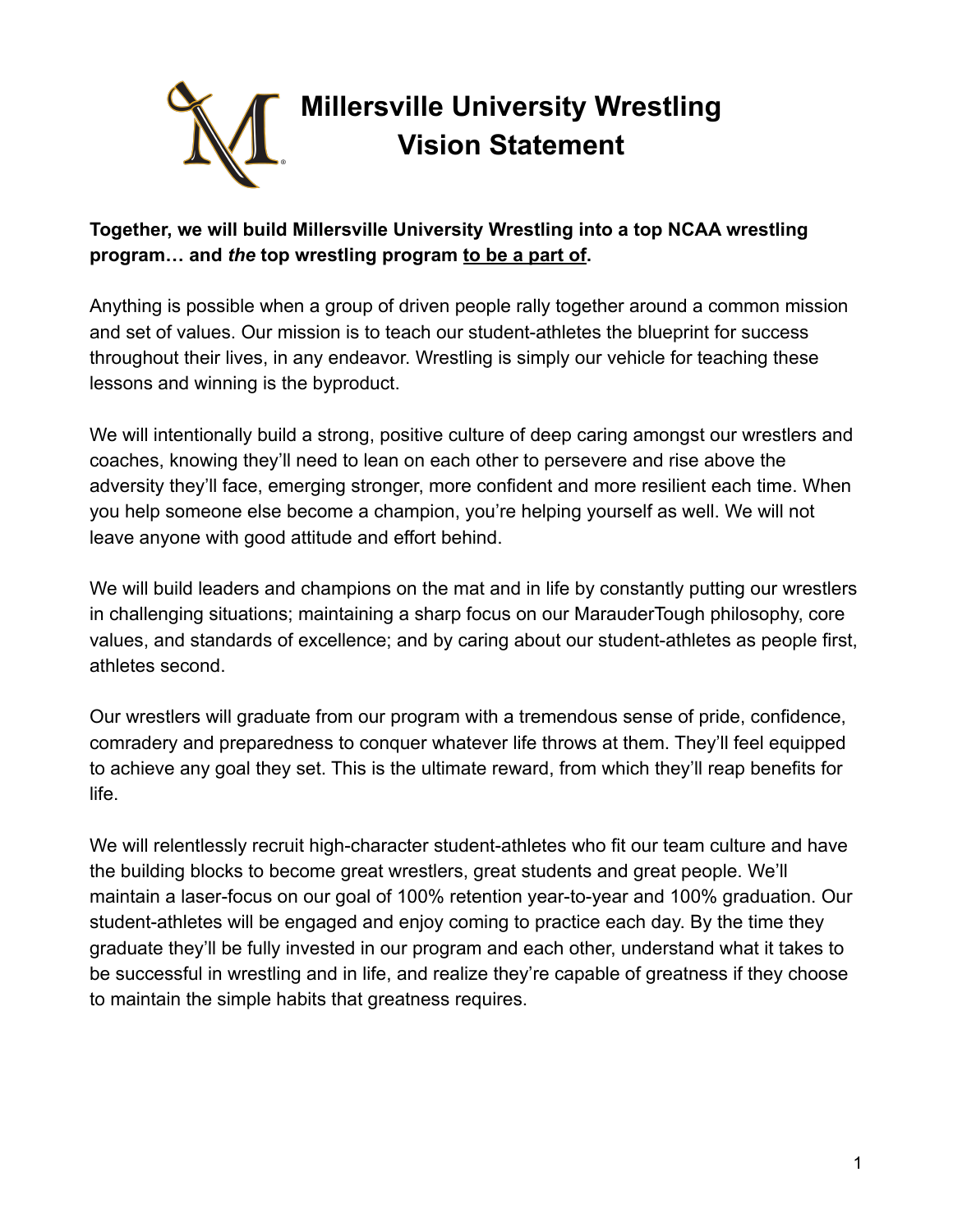

Our student-athletes will make the connection that what makes you successful in wrestling will make you successful in any endeavor and they will apply that in their academics and other areas of their lives. Our student-athletes will be respectful leaders in the classroom, the school and the community. Our alumni and graduates will recognize the positive impact our program has had on their lives and remain engaged with the program for years to come.

On the mat, our team will produce conference champions and All-Americans every year. This competitive success will be a byproduct of the culture we create. Our student-athletes will be committed to training in the off-season, as their schedule allows, and living a championship lifestyle. Our student-athletes will go out of their way to support each other, help each other succeed, encourage each other, and lead and serve each other.

We, as a coaching staff, will be great role models for our program's mission, philosophy and values. Each of us will be empowered to constantly and proactively seek out ways to improve on this model. We will all take ownership of our roles in the program and work to improve ourselves, together, year after year. We'll be ego-less and work together for a common cause. When necessary, we'll challenge each other to get better for the good of the program and our student-athletes.

As the head coach, I take full responsibility for everything in our program - the buck stops with me. Each year I'll intentionally work with our coaching staff to grow professionally and help them develop into better leaders.

This is a lofty vision. It won't happen on its own and it won't happen overnight, but together, we will make this vision a reality over time.

# **Go Marauders!**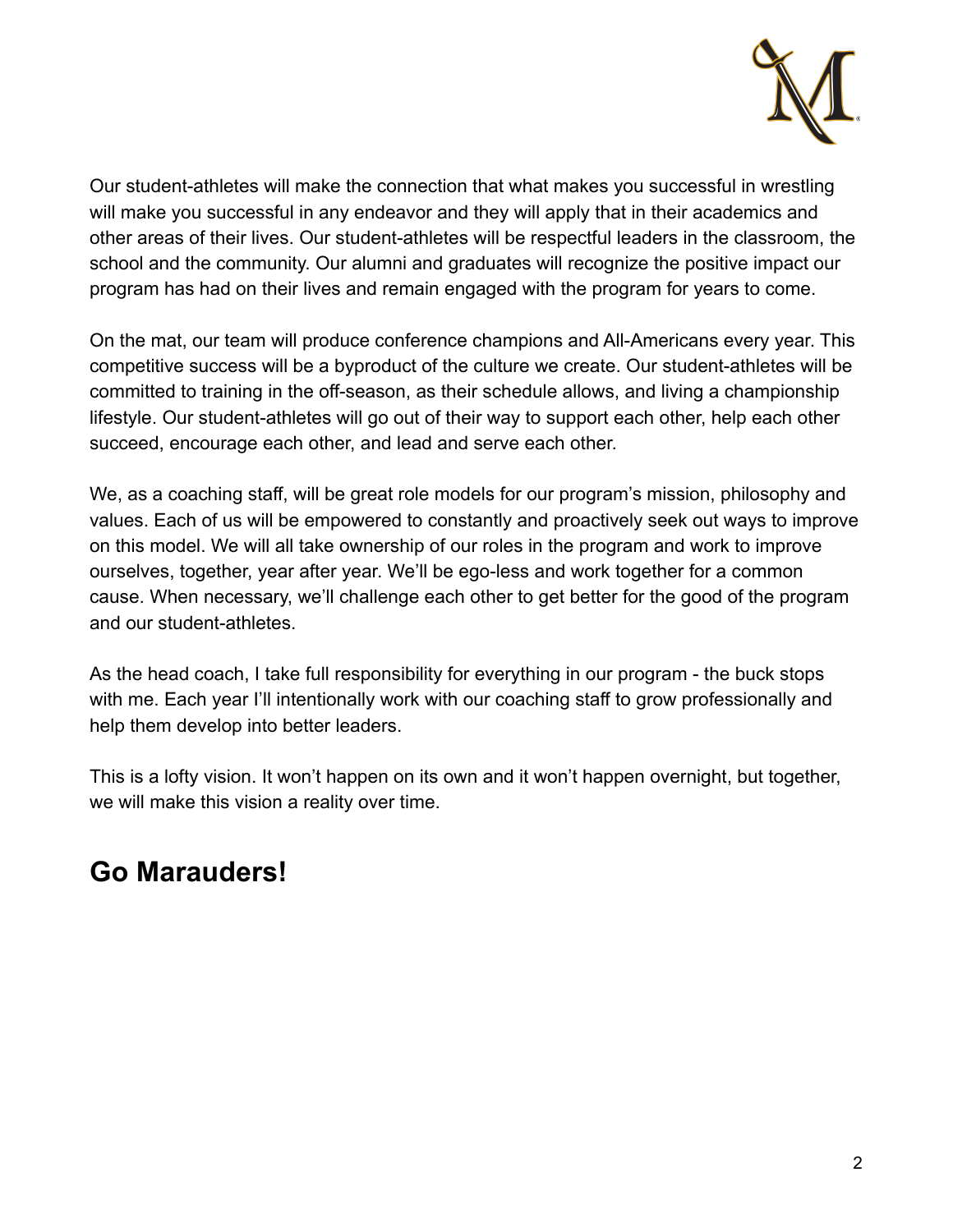

## **MarauderTough Philosophy**

*"To build champions on the mat and in life through love, positive leadership and a relentless focus on the process of excellence."*

### **MarauderTough 5 Core Values**

- **● Improvement –** constant focus on effort and getting better everyday
	- Embrace failure as a necessary step on the road to success.
	- $\circ$  Focus on the process, not the outcome. Control what you can control.
	- Today, be better than yesterday. Tomorrow, be better than today.
	- There is no "I can't…" unless it's followed by "…yet. But I will."
	- $\circ$  Leave the culture of this program stronger than you found it.
- **● Accountability –** be the person everyone knows they can depend on
	- $\circ$  Take ownership no excuses, no finger-pointing, no complaining, no defending.
	- Understand that your decisions and actions impact others.
	- $\circ$  Be a finisher finish what you start... no quitting.
	- Always compete with class and sportsmanship.
	- Do what you say you're going to do, when you say you're going to do it. Your actions express your priorities.
- **● Family –** recognize you're part of something bigger than yourself "It's not about you."
	- Respect each other and your differences.
	- Always serve and always protect your teammates.
	- Offer support before criticism.
	- No such thing as "it's not my job."
	- You stand on the shoulders of those around you and those who came before you. No one has ever accomplished anything great "by themselves."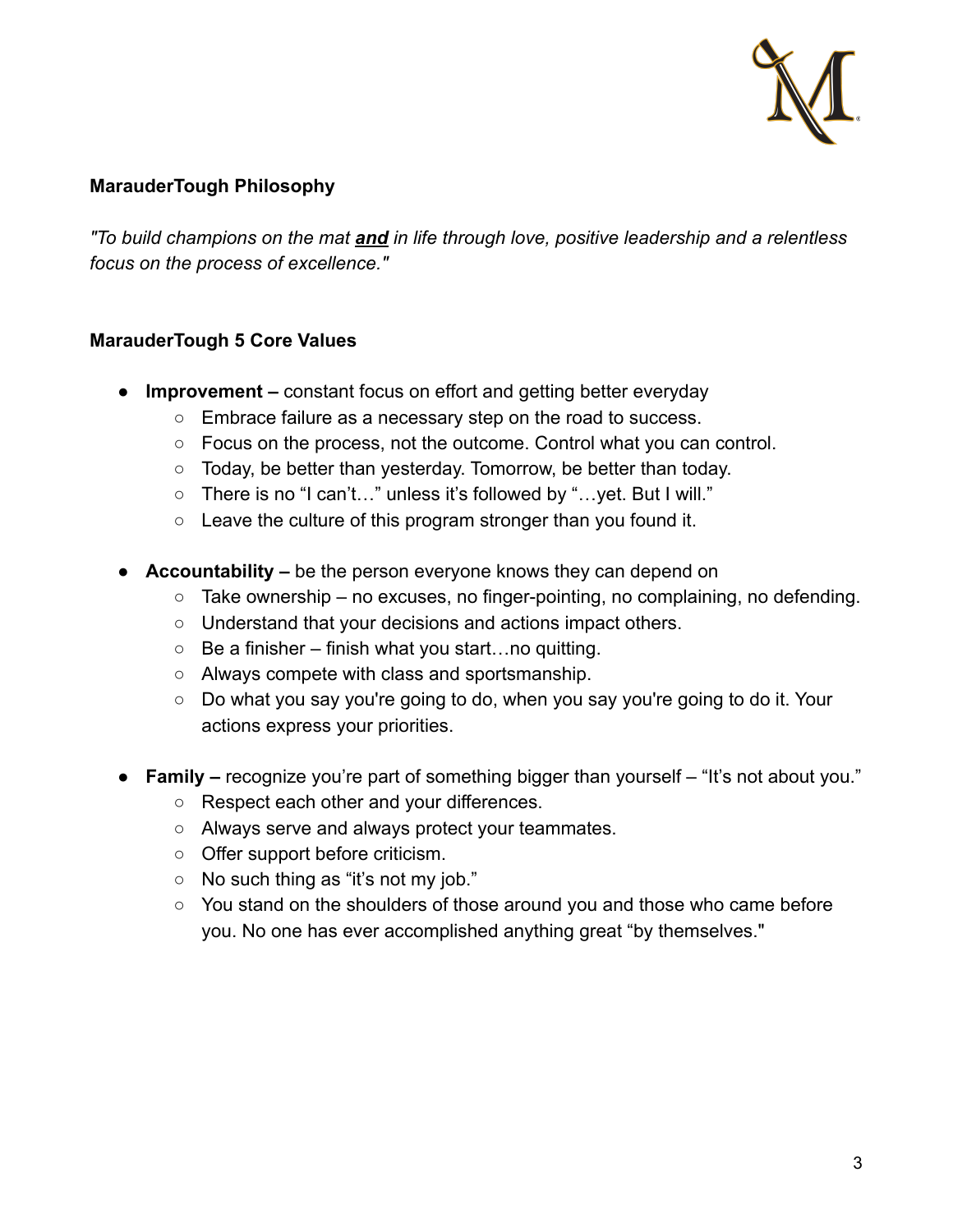

- **● Habits –** consistency is the number one key to success in anything there's NEVER a shortcut.
	- Practice is everything. Be there everyday.
	- Every single day/rep matters.
	- **○** Your habits dictate your ceiling**.**
- **● Joy –** enjoy the sport, embrace the process, love each other
	- $\circ$  Love the process and the process will love you back. Show it with your attitude, enthusiasm and energy level.
	- Enjoy our time together. We don't ever "have to." We "get to."
	- $\circ$  Take a second to appreciate the journey. Know that the best is yet to come.
	- Always express gratitude.

### **MarauderTough Standards of Excellence**

Our program is first, foremost and always about our student-athletes. Our goal is to "Build Champions on the mat and in life" and to do everything in our power to help our student-athletes achieve their collective and individual goals.

To do that, we must maintain Standards of Excellence. These are our baseline expectations for our student-athletes and coaches that we know we must uphold in order to reach these goals.

For many student-athletes these might be higher standards than they've been held to in the past or in other activities so it's critical they understand these Standards:

- **Be early.** Our actions express our priorities. Being early to practice, meetings and buses is an important sign of respect to your teammates and coaches that you recognize you are no more important than anyone else and that you put the team first.
- **Take ownership.** Millersville University wrestlers are expected to hold themselves accountable and take ownership for their own actions, efforts, attitude, grades, conduct, successes and failures. Excuses and passing blame (to your parents, professors, friends, girlfriends, etc.) are not part of the Millersville Wrestling Program.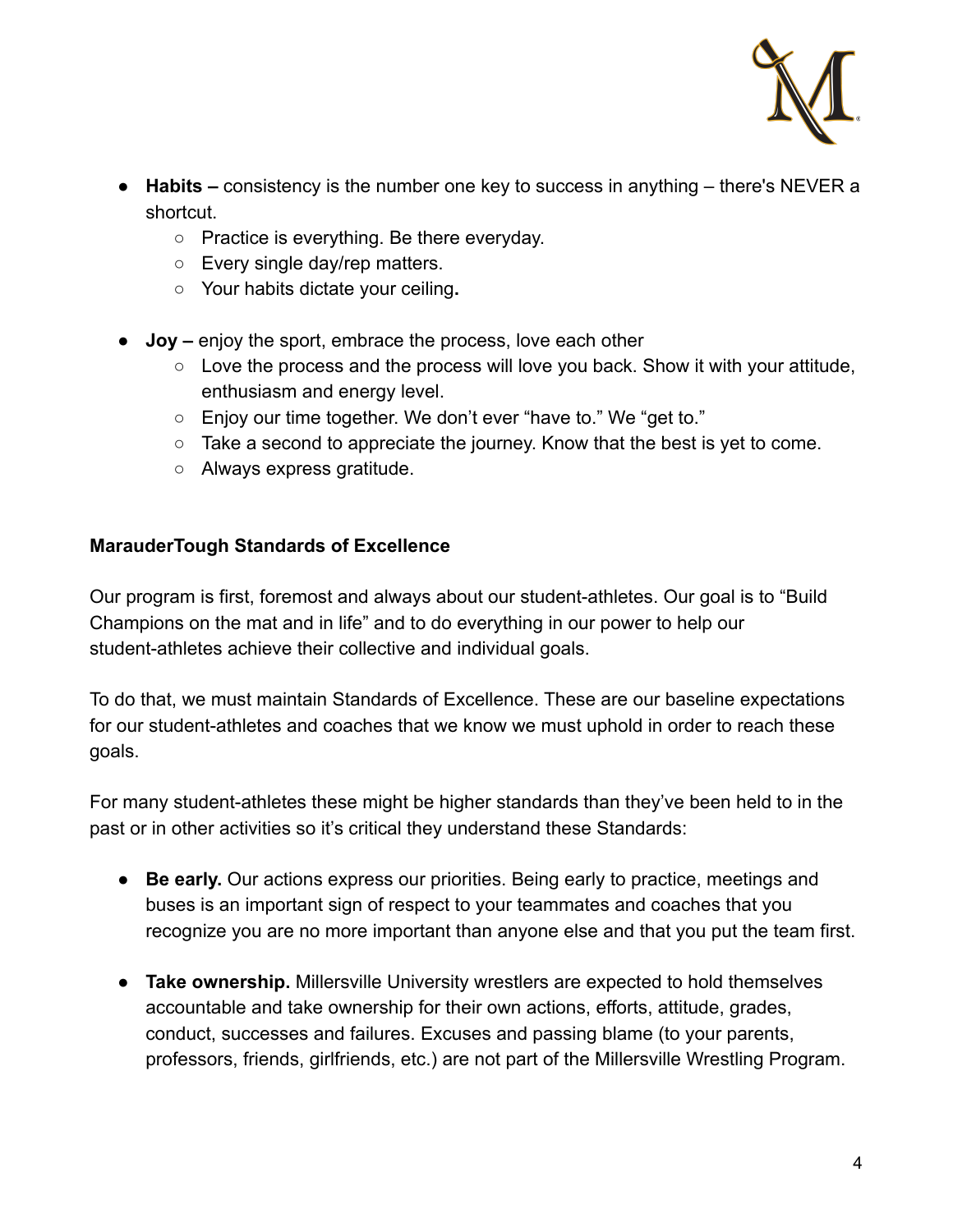

Complaining never helps you reach your goals. Anytime you feel like complaining, instead, use your energy to find a creative solution, focusing on the things you can control.

If you're not willing to take responsibility for yourself, your decisions, attitude, effort and performance in all facets of your life, it will be impossible for you to reach your highest potential!

Taking ownership has other important meanings as well:

- Doing what you say you're going to do, when you say you're going to do it.
- Never saying "it's not my job."
- Doing the right thing. Not the easy thing.
- Making decisions as if you're a leader of this team. Accepting responsibility for those decisions.

Finally, take ownership of your improvement. Our coaches will do everything in their power to support and mentor you to be the best you can be, but ultimately, in wrestling and in life, you're responsible for the progress you make. Don't wait for someone else to make it happen for you – take charge!

- **Never skip.** You're only as good as your habits and every single day and every single rep counts. Practice is everything. Your consistency and habits ultimately dictate your success in anything. The most common pitfall of those who fall short of their goals is telling themselves that missing one practice, one rep or one class doesn't really matter. It does. In short, never skip class, never skip practice, never skip a lift, never skip a rep in practice, never skip your homework, never skip your chores or responsibilities. Champions never skip.
- **Never give up.** Our job as coaches is to constantly challenge you physically and mentally. Our program is designed to push you out of your comfort zone in a safe, supervised environment. Only when we're uncomfortable do we really grow and improve.

As coaches, our promise is that we'll never give up on you and we'll always give you the support you need to get through the challenges and adversity you'll face. Your